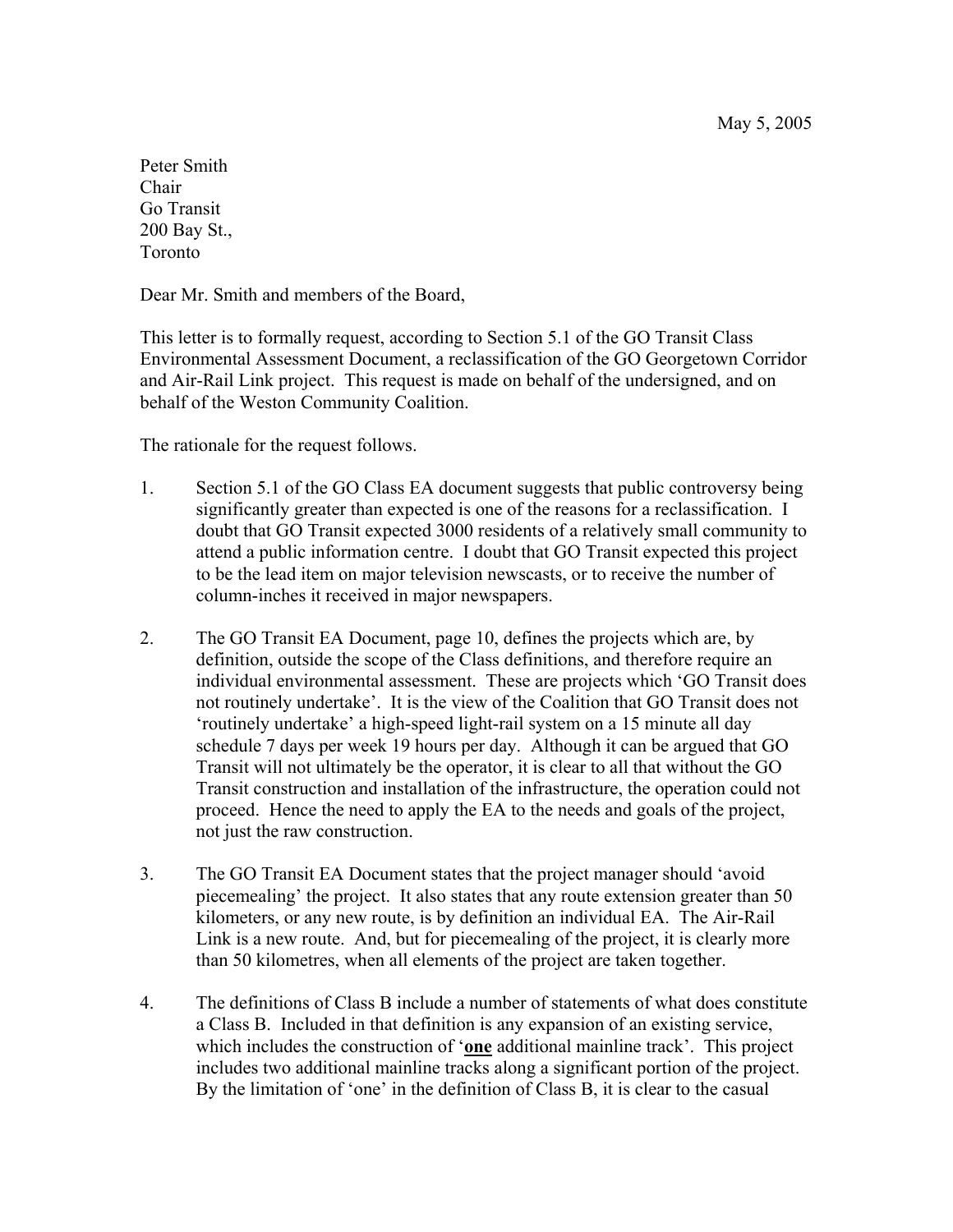reader that by extension, 'two' new mainline tracks brings this EA outside of Class B.

- 5. Another issue is the unprecedented economic environmental affect this project will have on communities up and down the rail corridor being used for the ARL. Preliminary Real Estate estimates are a 35 % drop in property values for residential properties abutting the tracks, and smaller, but still significant drops for properties nearby. GO Transit has not conducted a real estate survey to determine the actual impact, but agents have already warned residents that, just like with basement leaks, asbestos, or UFFI, the knowledge that the ARL is coming must be disclosed to potential purchasers. Agents have already reported drops in market value. When taken as a whole, estimating only 3000 properties affected could result in \$300 Million dollars in lost property values. In addition, the city of Toronto would lose \$1 Million per year in tax revenue on the lost property value. Projects with negative economic environmental effects of this magnitude are unprecedented and this one should be reclassified.
- 6. Finally, the public has lost confidence in GO Transit's ability to fairly and objectively carry out a Class B EA on this project. Despite repeated requests for 'concept' alternatives to be presented to the public at the PIC, as is required by law, none were forthcoming. GO officials reluctantly at the PIC admitted they were necessary and offered to bring them to the second (and possibly final) PIC. The other locations where GO Transit held PIC's have not and will not have a similar opportunity to review and comment on concept alternatives. And a number of residents of an affected part of the corridor for whom there has been no information whatsoever, are apparently to get their own PIC. Will other communities along the line be given PIC's?

There is serious public controversy over the selection of the ARL proponent to be the lead consultant on the GO Transit EA. That controversy has not, and apparently cannot be resolved.

The difficulty in getting clear answers from the various disparate stakeholders has not gone unnoticed by the public. A request for copies of contracts has gone unanswered by SNC Lavalin. GO Transit requires members of the public to wait the long and tedious process of a request under Freedom of Information. GO Transit has made erroneous and conflicting comments to the mass media, and to the public in Weston, and in turn has suggested that 'disinformation' had been given to Weston residents.

SNC has made conflicting statements about its intentions regarding stopping the ARL at Woodbine racetrack and casino, or at other more residential neighbourhoods along the way, leading to confusion about the true motives behind this plan. On one occasion SNC indicated it would be completely opposed to a stop in Weston, giving the reason that it would extend the trip by too much for its business case of 22 minutes. In the same meeting, SNC indicated that it